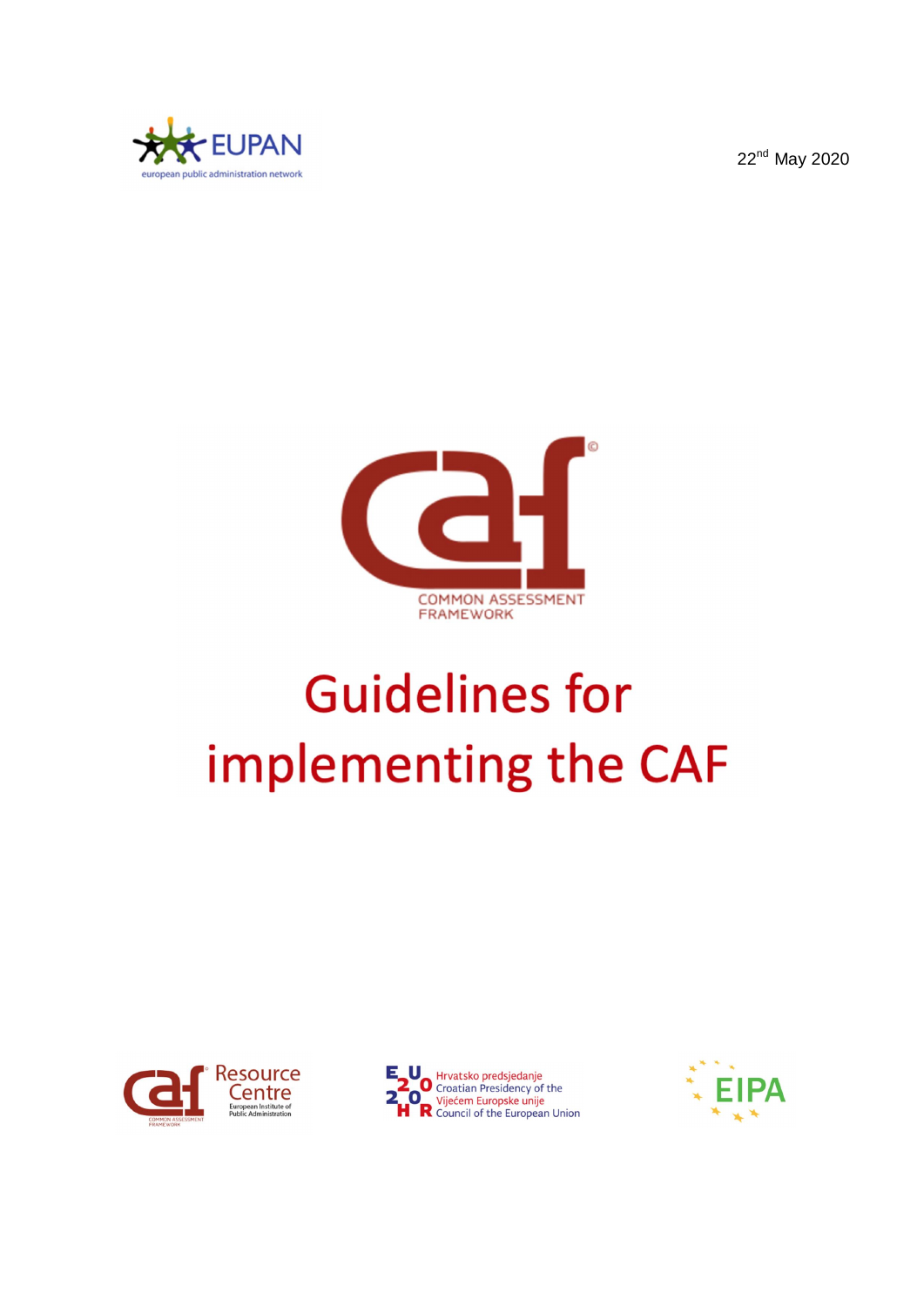# **Table of contents**

| The link between the CAF model and the European Public Administration Network 5      |  |
|--------------------------------------------------------------------------------------|--|
|                                                                                      |  |
|                                                                                      |  |
| Domain 1. To ensure CAF Correspondents leadership and resource centres10             |  |
|                                                                                      |  |
| Domain 3. To improve CAF Knowledge Management and Capacity Development12             |  |
|                                                                                      |  |
| Domain 5. To increase effective CAF usage in public administration (sector) bodies14 |  |
| Domain 6. To strengthen advocacy, cooperation and provision of resources15           |  |
|                                                                                      |  |
|                                                                                      |  |
|                                                                                      |  |
|                                                                                      |  |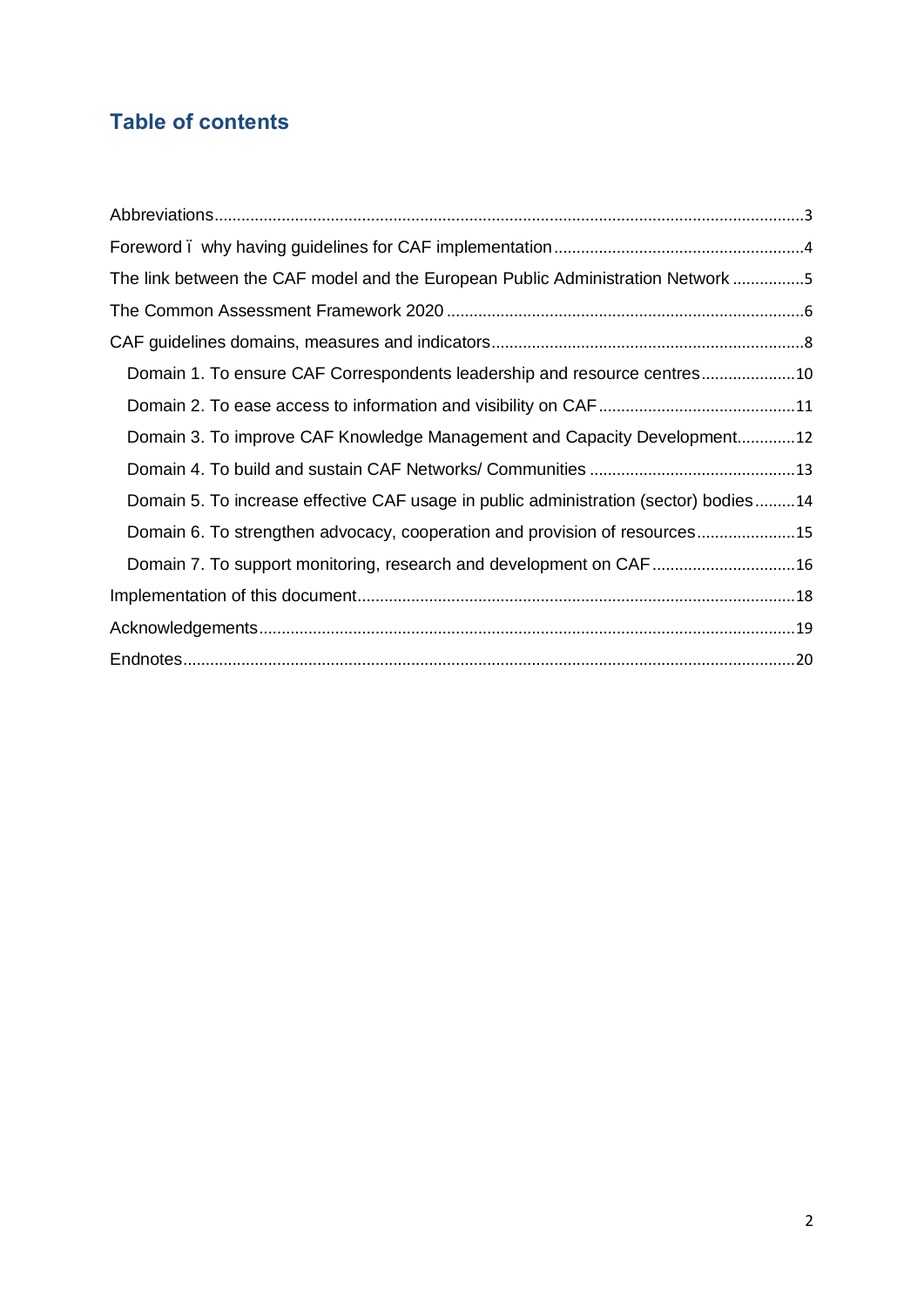# **Abbreviations**

| <b>BTI</b>    | Bertelsmann Transformation Index                                              |
|---------------|-------------------------------------------------------------------------------|
| <b>CAF</b>    | <b>Common Assessment Framework</b>                                            |
| <b>CAF NC</b> | <b>CAF National Correspondents</b>                                            |
| CAF RC        | <b>CAF Resource Centre</b>                                                    |
| <b>DGs</b>    | <b>Directors General</b>                                                      |
| <b>DESI</b>   | The Digital Economy and Society Index                                         |
| <b>DISPA</b>  | (The Network of) Directors of Institutes and Schools of Public Administration |
| <b>ECU</b>    | <b>Effective CAF User</b>                                                     |
| <b>EFAC</b>   | <b>External Feedback Actors</b>                                               |
| $EFQM^@$      | European Foundation for Quality Management                                    |
| <b>EGPA</b>   | The European Group for Public Administration                                  |
| <b>EIPA</b>   | European Institute for Public Administration                                  |
| EU            | <b>European Union</b>                                                         |
| <b>EUPAC</b>  | European Union Public Administration Characteristics                          |
| <b>EUPAN</b>  | <b>European Public Administration Network</b>                                 |
| <b>ISO</b>    | International Organisation for Standardization                                |
| <b>KDZ</b>    | Zentrum für Verwaltungsforschung (eng. Centre for Public Administration       |
|               | Research)                                                                     |
| <b>MS</b>     | (European) Member States                                                      |
| <b>NGOs</b>   | Non-profit Government Organisations                                           |
| <b>OECD</b>   | The Organisation for Economic Co-operation and Development                    |
| PA.           | <b>Public Administration</b>                                                  |
| <b>RESPA</b>  | Regional School for Public Administration                                     |
| <b>SDG</b>    | <b>Sustainable Development Goals</b>                                          |
| <b>SIGMA</b>  | Support for Improvement in Governance and Management                          |
| <b>SRSP</b>   | <b>Structural Reform Support Programme</b>                                    |
| <b>WB</b>     | <b>World Bank</b>                                                             |
| WEF           | World Economic Forum                                                          |
| <b>UN</b>     | <b>United Nations</b>                                                         |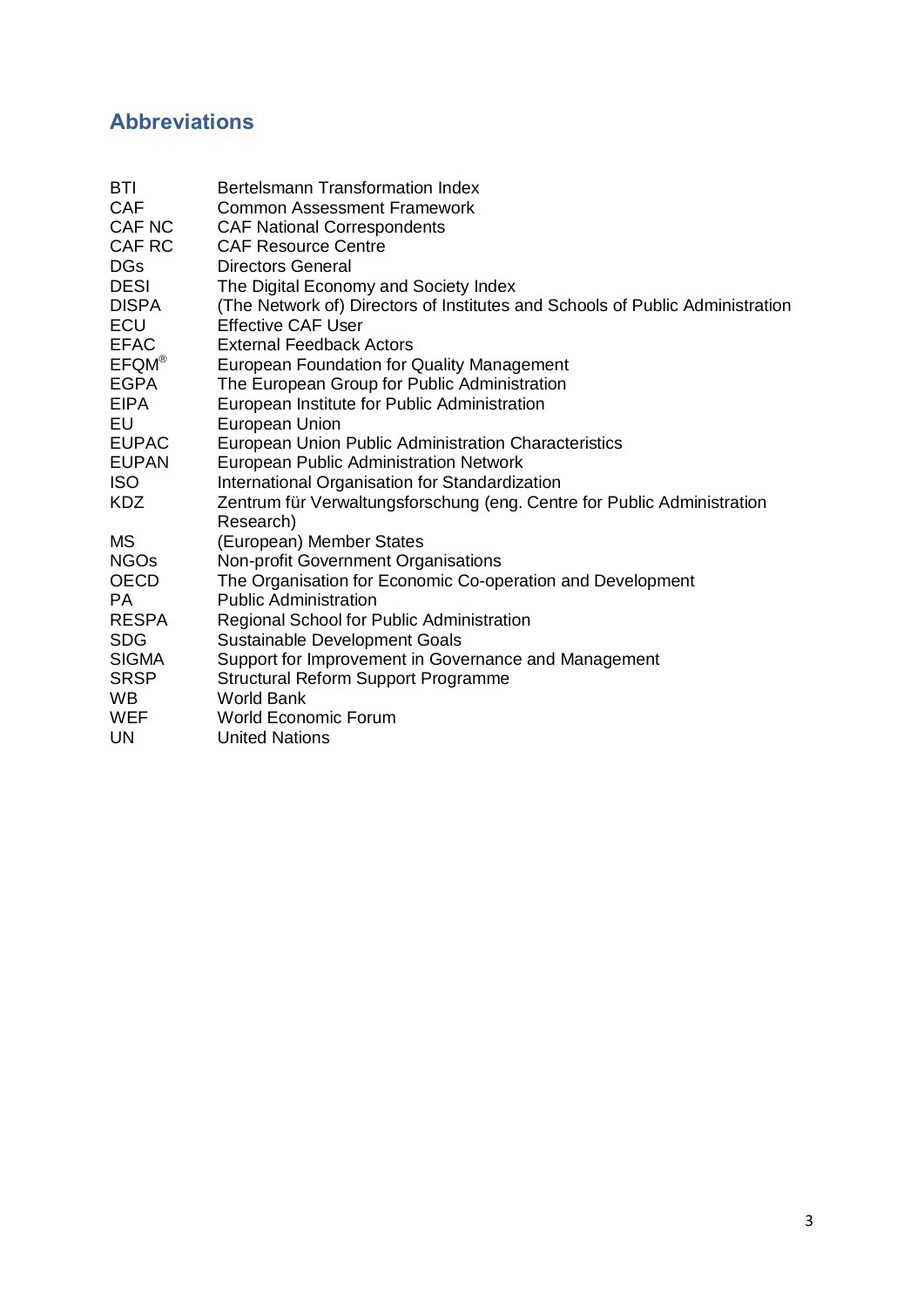#### **Foreword – why having guidelines for CAF implementation**

The Common Assessment Framework (CAF https://www.eupan.eu/caf/) has now been implemented for twenty years. 2019 was an important year for the CAF. We celebrated the 20th anniversary of the model, we updated and adopted the fifth version of CAF (CAF 2020) and the 4000th CAF user registered on our database.

Over the years, the CAF has evolved and grown to become the well-known quality model for the public sector that it is today.

The quality of public administration is important for economic competitiveness and societal wellbeing. In a context full of increasing demands and often diminishing resources, EU member states and their public sector organisations need to become more effective and efficient. Even in times of budgetary restrictions and austerity, the use of an excellence model such as the CAF constitutes a way to improve the efficiency and effectiveness of the organisation.

The holistic approach of organisational development contributes to strengthening the legitimacy of the public sector, taking into account all the stakeholders' needs, including the authorities, citizens/customers, partners and the people working in the organisation. Benjamin Franklin said, % you fail to plan, you are planning to fail+. Each organisation, or in this case, each CAF Correspondent, has certain objectives to aim for. Planning helps to achieve these goals and it helps to prevent random activities.

This document will serve as a response to the emerging challenges and as a guideline to make the model stronger and more sustainable.

The main objectives for the development of this document are:

- to promote and measure the CAF effect/results/impacts on good governance in the EU and worldwide
- to facilitate further implementation of the CAF in line with the EUPAN Strategy papers and to have a framework for monitoring and informing EUPAN DGs and stakeholders on the added value of CAF
- to have a reference document for the development of public administration in line with the national development plans and strategies
- to foster bench learning between countries, CAF Correspondents and CAF users
- to determine target PA bodies and key stakeholders on the national, European and worldwide level
- to promote the added value of CAF to all interested stakeholders and parties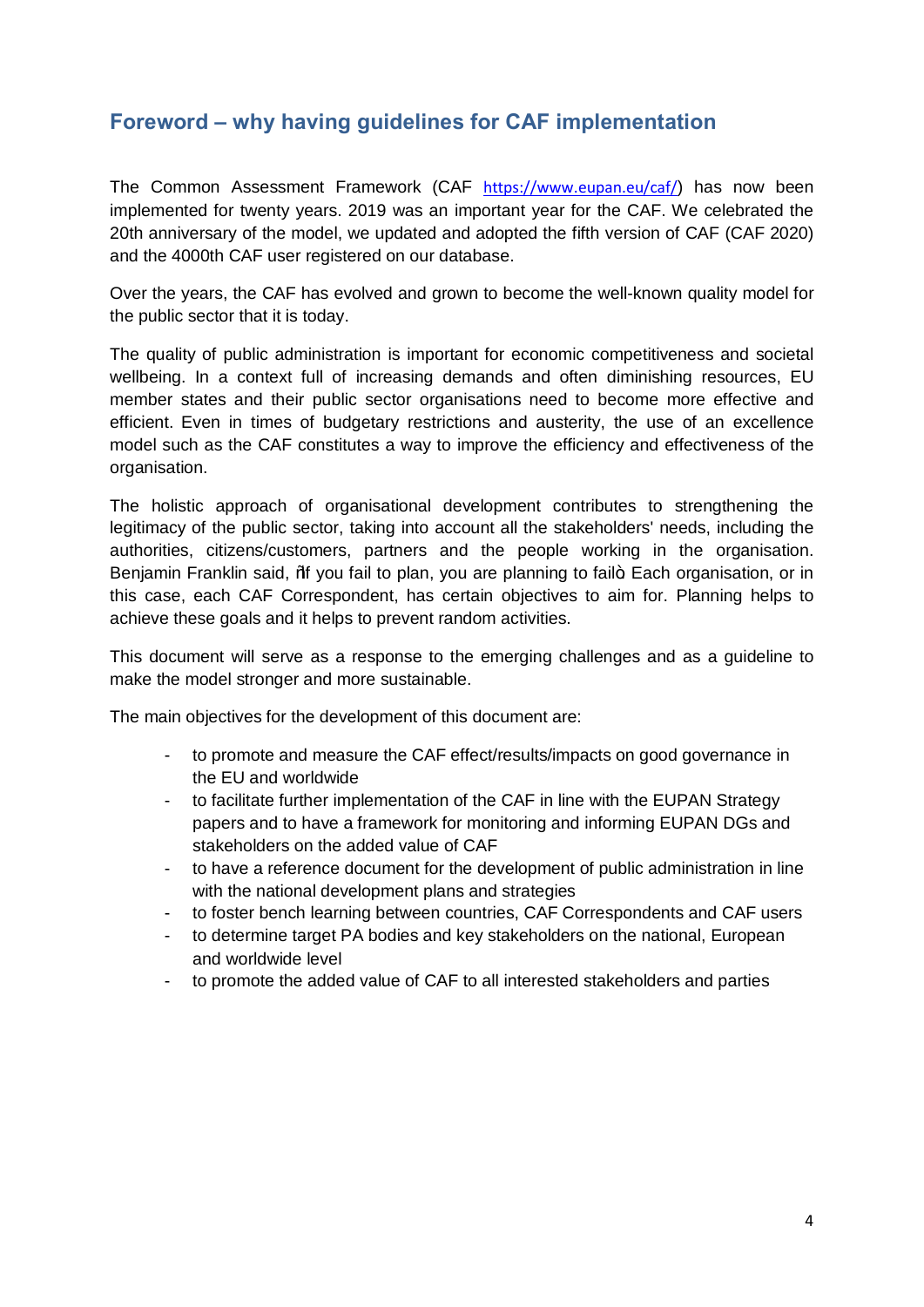## **The link between the CAF model and the European Public Administration Network**

The European Public Administration Network (EUPAN) is a unique forum for Director Generals (DGs) and experts responsible for public administration in Europe. The EUPAN Network seeks to share experiences, to create a common understanding and to discuss solutions to common challenges.

EUPAN seeks to foster cooperation among European public administrations by raising its relevance and focus, by setting clear deliverables, by finding an effective way of selecting topics of interest for a common agenda in line with MS and EU level priorities and by taking into account current developments and debates.

The uniqueness of EUPAN lies in its role to facilitate its members in their exchange of views, experiences, tools and best practices on certain topics and areas of interest. Moreover, the EUPAN Network fosters the development of common tools, activities and/or *visions* that are utilized among all its members.

The network is organised around its main domains, which include human resource management, organisational development, service innovation and delivery. It is also open to further areas of public administration, such as public administration reform implementation, open governance, etc.

The EUPAN Strategy Paper<sup>i</sup> defines the strategic domains for EUPAN's work for the period of July 2019 – June 2022. To meet the current challenges of public administration in Europe, the EUPAN network will focus on ways to strengthen trust between different actors and to make effective and sustainable reforms in public administration. During the next three years it will pay specific attention to digitalization, innovation, *quality management*, ethics and future-oriented human resource management.

The relevance of EUPAN depends on how much it adds value to public administration challenges at the national and European levels. Collaboration, sharing innovative methods and approaches and learning from each other of experiences in relevant domains are the core strengths of the network and will be enhanced through the dissemination of the data gathered through surveys and online cooperation.

The network will strengthen communication and partnerships with relevant stakeholders such as European Union institutions, European / international professional networks of public administration, universities, relevant institutions from public administrations at the national level, etc. To increase the visibility and accessibility of its work and results the network will utilize the EUPAN website and other communication channels.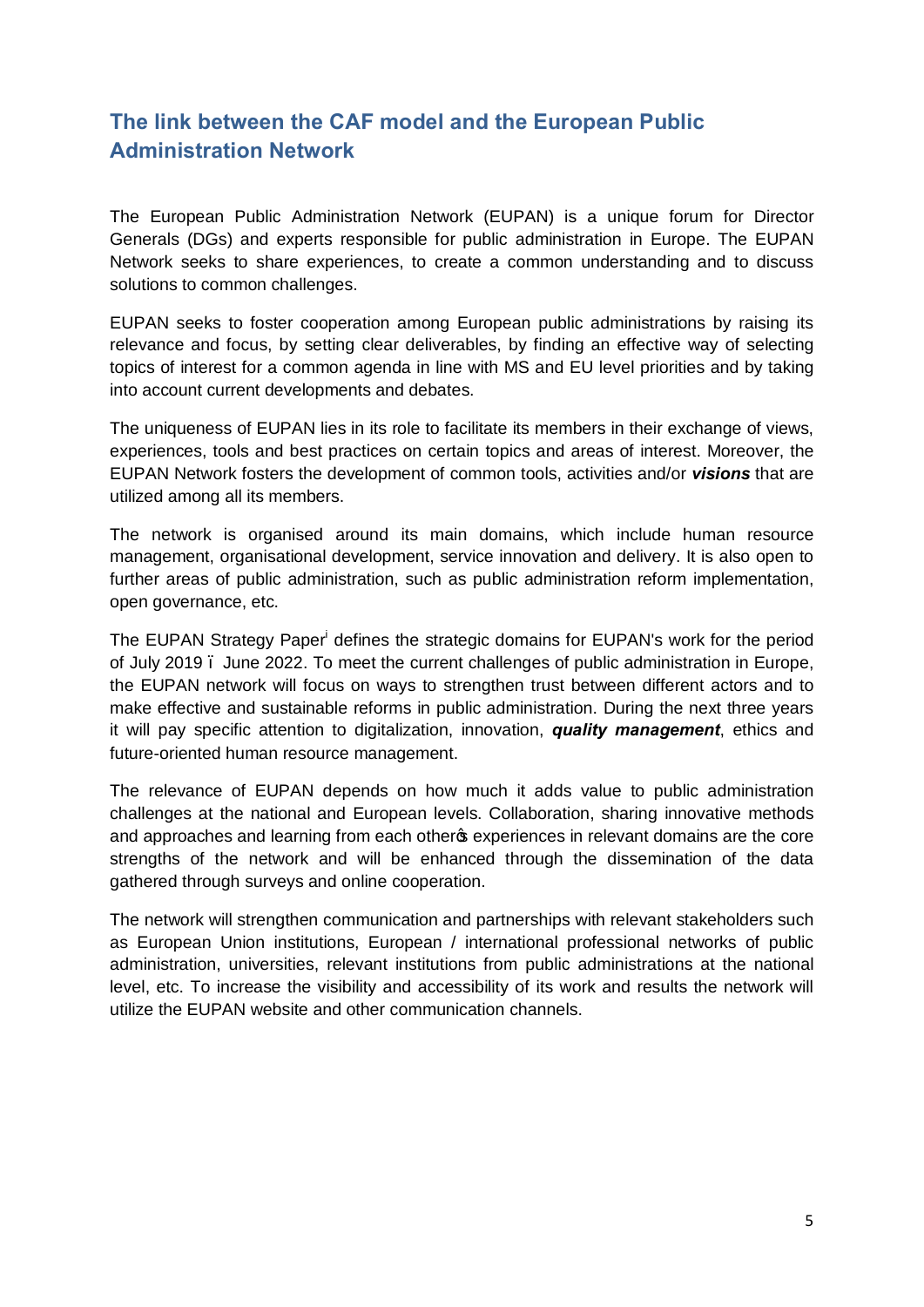#### **The Common Assessment Framework 2020**

CAF2020 is a common product of the EUPAN Network of National CAF Correspondents https://www.eipa.eu/portfolio/european-caf-resource-centre/.

The CAF dates back to 1998 when the EUPAN Ministers commissioned to design % a eneral principles concerning the improvement of the quality of services provided to citizens+ Originally developed as a model of Total Quality Management inspired by the European Foundation for Quality Management (EFQM®) CAF has constantly evolved. The ultimate goal of CAF is to contribute to good governance, public administration reform and better services for citizens.

CAF2020 is the fifth version of the Common Assessment Framework and has been developed independently from the new EFQM. It has been designed to be the European guideline for good governance and excellence for public sector organisations focusing on digitalisation, agility, sustainability, diversity and innovation. CAF2020 was developed in an interactive process by the Network of CAF-Correspondents and CAF Resource Centre (EIPA) since the September 2017 CAF-Correspondents Meeting in Tallinn.

The CAF is based on the premise that excellent results in organisational performance, citizens/customers, people and society are achieved through leadership, strategy and planning, people, partnerships, resources and processes. It looks at the organisation from different angles simultaneously: the holistic approach to performance analysis.

CAF2020 focuses on digitalisation, human resources management, agility and innovation, sustainability and SDGs<sup>ii</sup>, diversity and innovation.

The CAF helps to implement its core criteria within public organisations in order to orient them towards a culture of quality and performance. As a tool of TQM, the CAF subscribes to the fundamental principles of excellence as initially defined by the European Foundation for Quality Management. The CAF translates them to the public sector and aims to improve the performance of public organisations on that basis. The implementation of these concepts makes the difference between the traditional bureaucratic public organisation and the one oriented towards the culture of the quality of performance. Read more about the principles of excellence on page 8 the official CAF2020 document.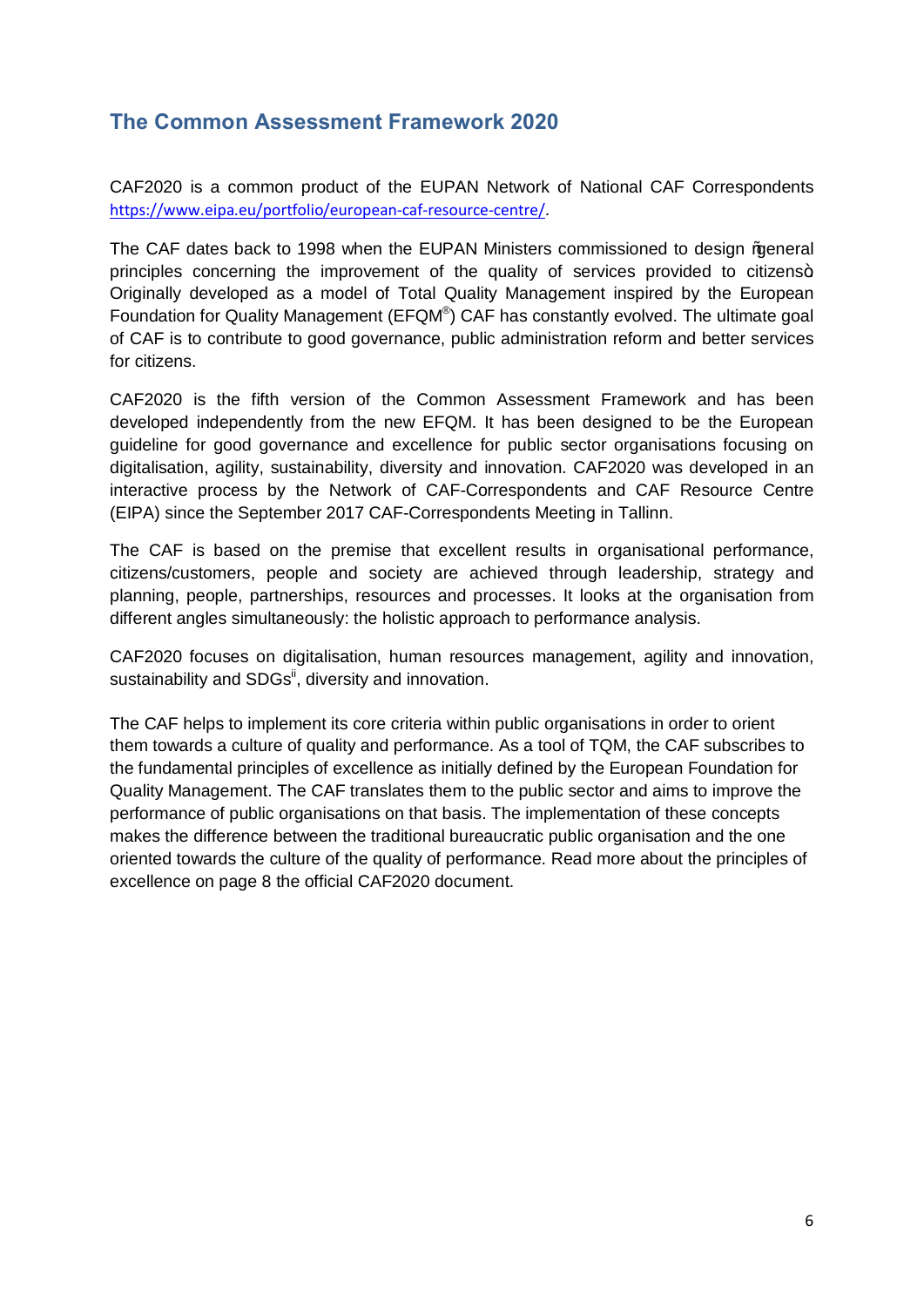

By Implementing CAF2020, public sector organisations have the opportunity to take an internal approach towards improvement by involving both managers and employees. Organisations are improved through self-assessment based on the common European principles in three phases. CAF-Users can later apply for the Label % Effective CAF-User+.

The CAF is free of charge and available to assist public sector organisations to improve their performance. It can be used in all parts of the public sector, and it applies to national/federal, regional and local levels. Although the CAF has been developed in a European context, it can be used in any public organisation around the world.

The importance of CAF has been shown in the EUPACK project<sup>iii</sup> and the *%*Toolkit for Quality of Public Administration% both carried out by the European Commission with the support of EIPA. These researches prove that the use of CAF contributes to Public Administration Reforms and improves the performance of public sector organisations. Furthermore, studies of CAF-users show the impact of CAF on the improvement of services and the increasing of customer satisfaction.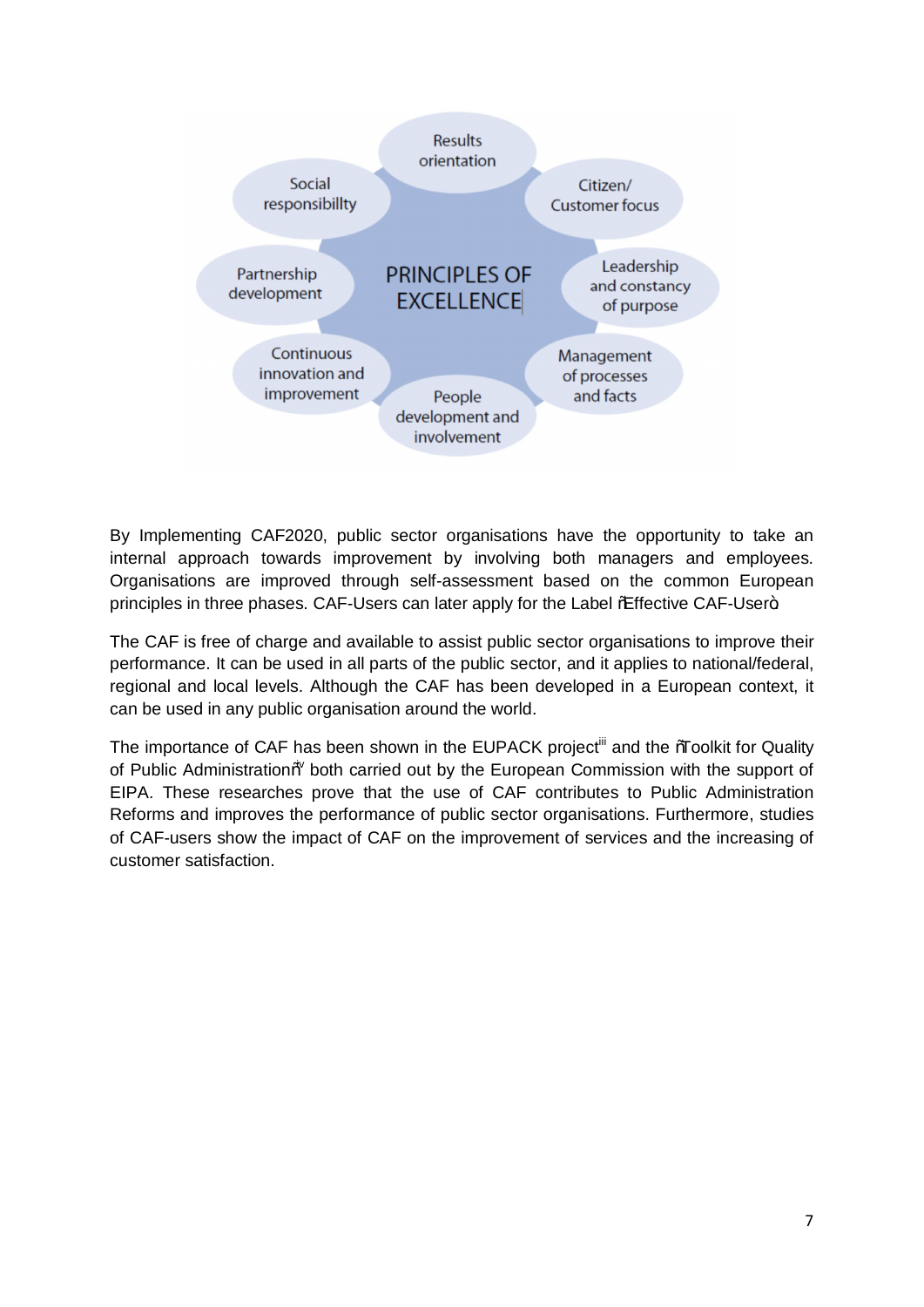#### **CAF guidelines domains, measures and indicators**

When organisations seek to improve, internal changes need to be made. These changes require the support of all the stakeholders, internal as well as external.

The CAF Correspondents need to work closely with key stakeholders (see below: Picture 1.) that are providing both visibility and resources, especially with:

- EIPA, in charge of running the European CAF Resource Centre and supporting the National CAF Correspondents
- The European Commission in relation with:
	- $\circ$  EU Semester<sup>y</sup> that has objectives to ensure sound public finances (avoiding excessive government debt), prevent excessive macroeconomic imbalances in the EU supporting, structural reforms - to create more jobs and growth and to boost investments.
	- $\circ$  The Structural Reform Support Programme (SRSP)<sup>vi</sup> an EU program that provides tailor-made support to all EU countries for their institutional, administrative and growth-enhancing reforms.
	- o Comparative overview of the key characteristics and performance of the national administrations in the EU . EUPACK<sup>vii</sup> by DG for Employment, Social Affairs & Inclusion
- The European Foundation for Quality Management<sup>viii</sup> (EFQM<sup>®</sup>) that has the purpose to improve the performance of organisations and their ability to manage change and transformation.
- The Organisation for Economic Co-operation and Development (OECD) as an international organisation that works to build better policies for better lives, especially with the Public Governance Committee.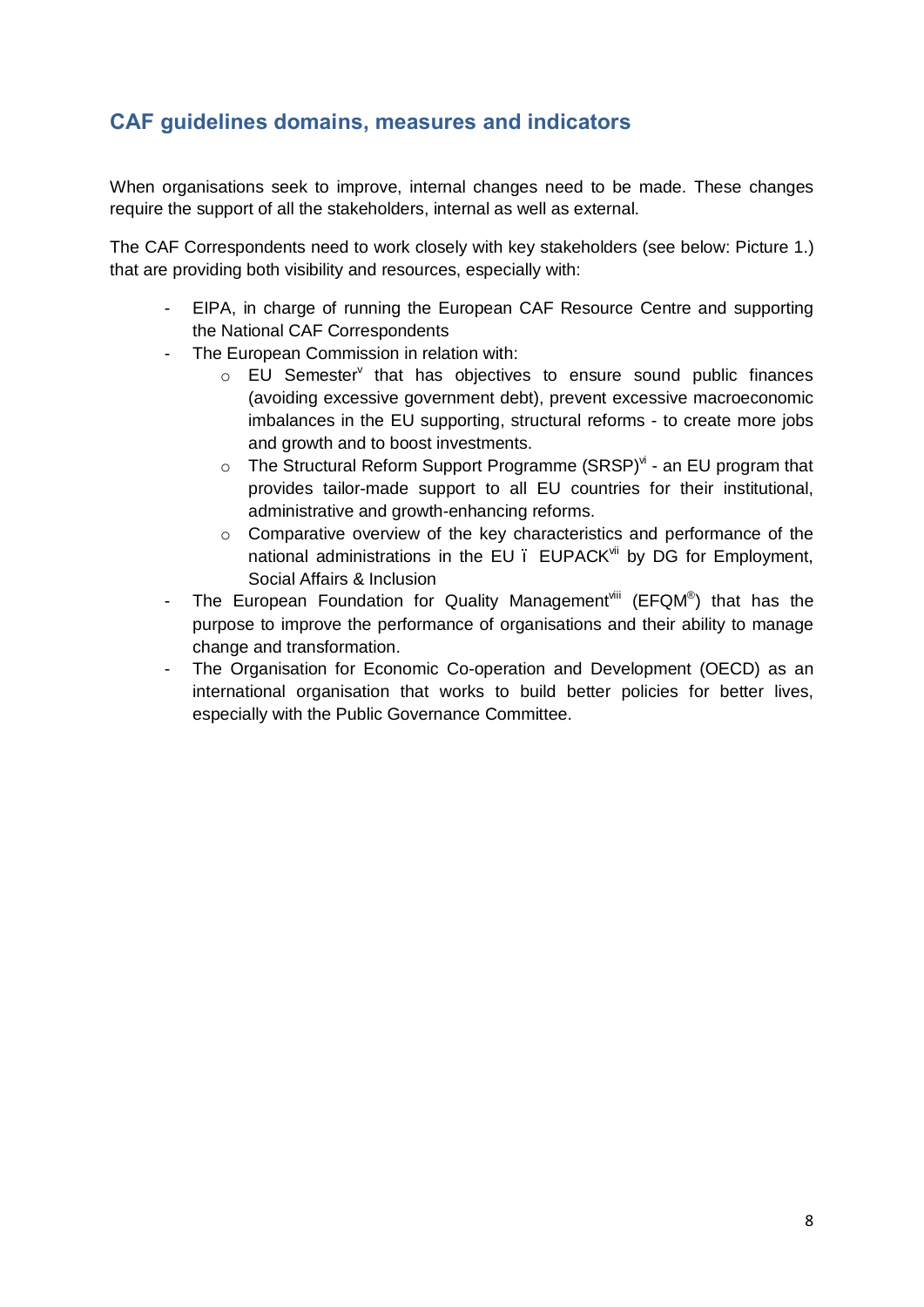

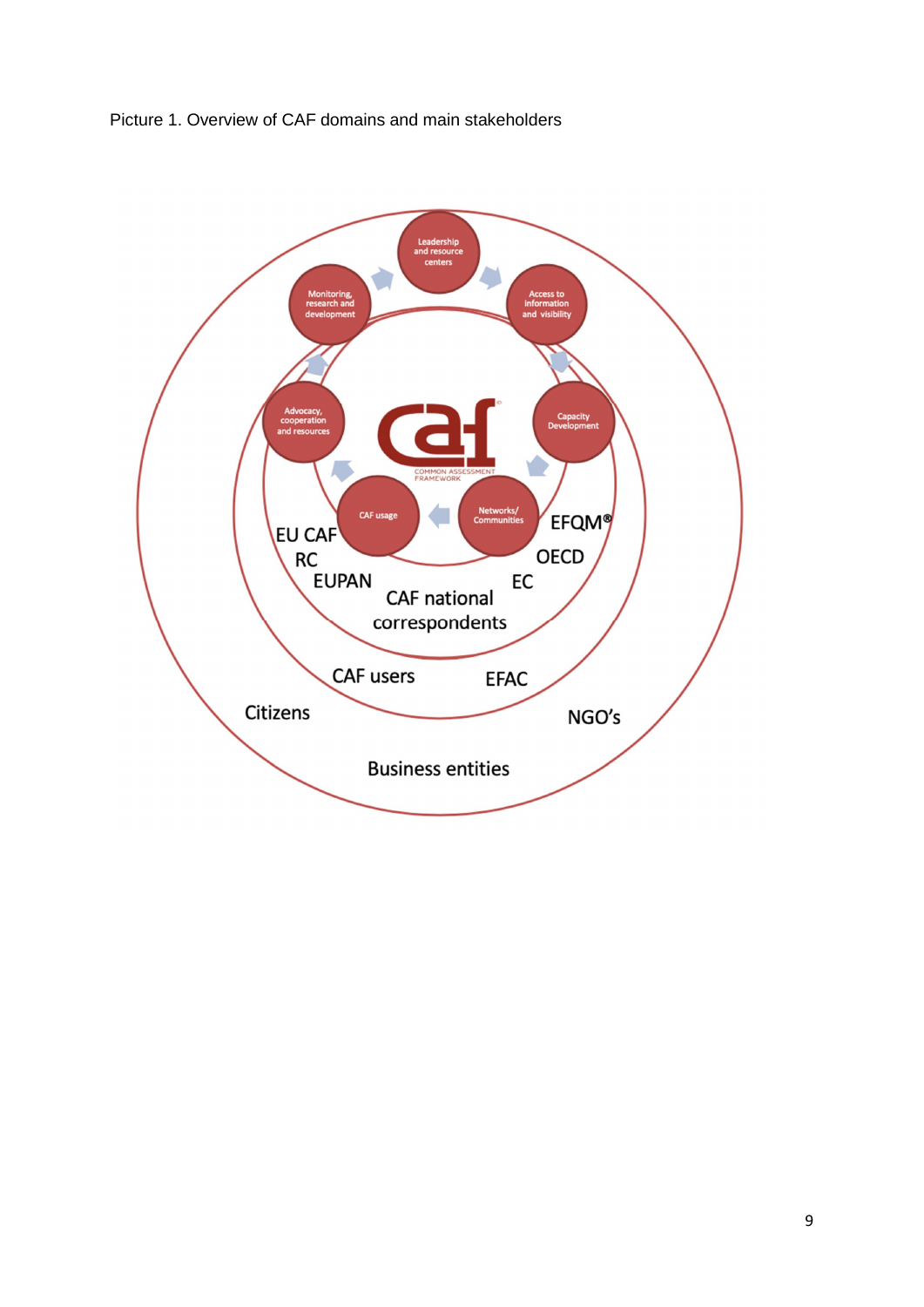## **Domain 1. To ensure CAF Correspondents leadership and resource centres**

The CAF makes a clear distinction between the role of the political leadership and that of the leaders/managers of public organisations, while emphasizing the importance of good collaboration between both actors to achieve the policy results.

The Network of National CAF Correspondents supported by the European Resource Centre, managed by EIPA on behalf of EUPAN, highlights the importance of substantial support by the EUPAN Directors General on the further implementation and development of the CAF2020 and asks all represented countries to ensure contribution to the promotion of CAF2020 and its implementation. The 2020 version of the CAF is the result of an active collaboration of the National Correspondents of the CAF network and the European Institute of Public Administration (EIPA), which are in charge of the promotion, implementation and periodic revision of the CAF at the European and the national levels.

The European CAF RC https://www.eipa.eu/portfolio/european-caf-resource-centre/ was established in 2001 at EIPA $\infty$  headquarters in Maastricht. Its mission is:

- · to be a Centre of expertise in CAF implementation promoting the CAF and its use in public administrations in Europe;
- · to act as a complement to, and in coordination with, the existing CAF National Centres, with a focus on countries without a National Resource Centre;
- · to be a training and consultancy centre;
- · to research the use of the model and further develop it;
- · to support and stimulate the European network of National CAF Correspondents and the community of CAF users;
- · To maintain and ensures constant updating of the CAF website, including among the others CAF database for registered users and good practices

The network of CAF Correspondents which is composed by the CAF NCs nominated by EUPAN MSs and by hosted observers is in charge of accomplishing, with EIPA $\sigma$  technical support, <sup>ix</sup> the following tasks:

- · to improve and regularly update the CAF;
- to define tasks, mandate, placement, financing in collaboration with the role of EIPA $\sigma$ European CAF Resource Centre
- · to develop CAF support tools (e.g. CAF website);
- to assist and promote the exchange of CAF users good practices
- · to support the organization of a CAF Users' Event (content papers and programs) collaborating with the organising MS
- · to report back to the EUPAN DG level annually
- · to support monitoring, research and developments in CAF
- · to organize CAF trainings at national levels
- · to improve and develop the capacity of the national CAF resource centres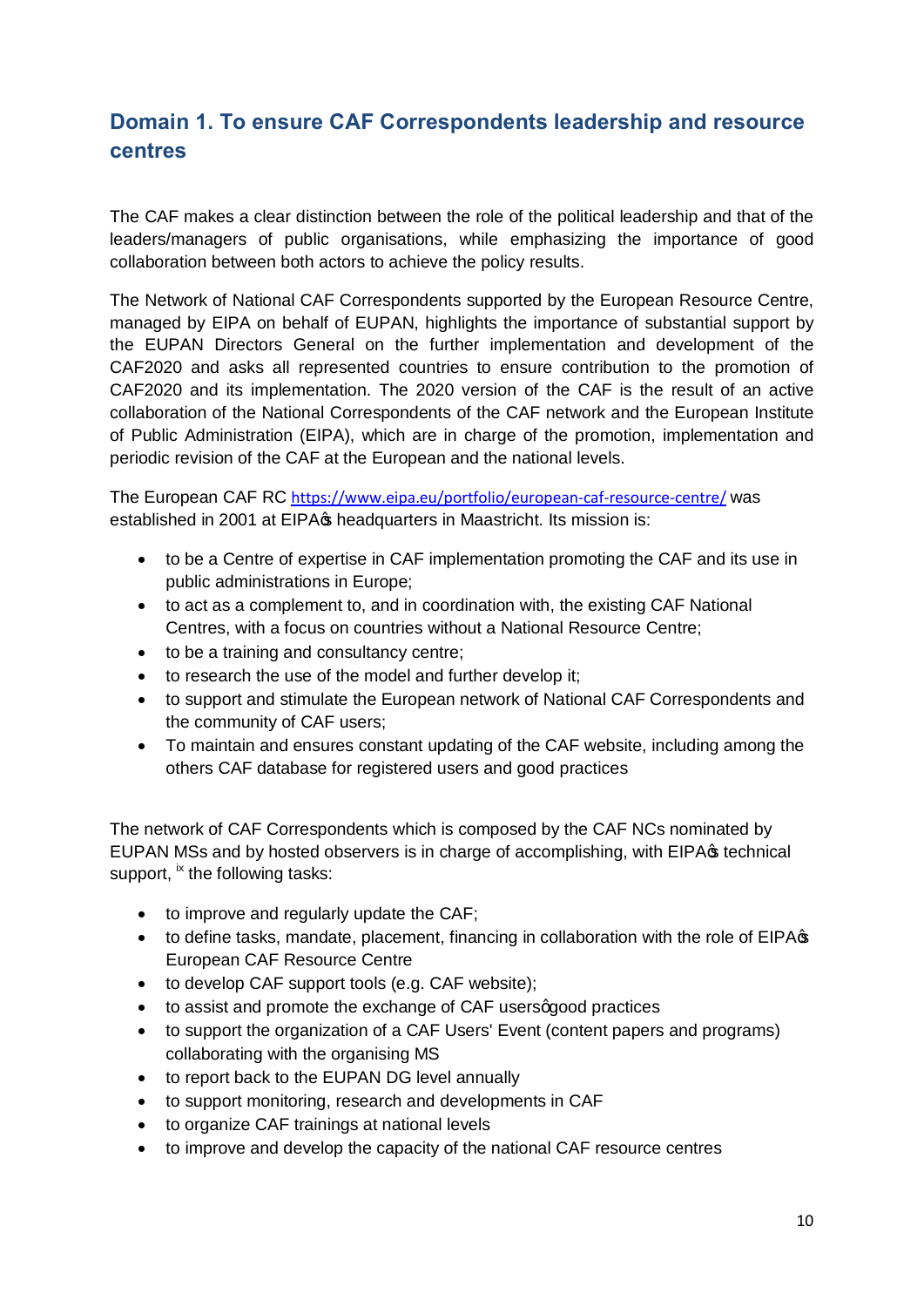The most common reasons for the stagnation of CAF implementation are other priorities of the government and of the single organization resulted from the change of political leaders and the change of the organizational leadership (respectively). Change may, and often results in, lack of knowledge and understanding among leaders of what the CAF is, how it works, and how beneficial its use would be within an organization.

That is why they are sometimes reluctant to use the CAF. Other reasons may be the lack of a legal foundation for quality management, the promotion of other quality tools, general lack of resources (both financial and human), lack of feedback for further improvement and lack of communication. In some member states, it is not clear which organization / institution should take up the role to be the national CAF resource centre.

| <b>Measure</b>                                             | <b>Indicators</b>                                                                                                                                                                                                                                                                          |
|------------------------------------------------------------|--------------------------------------------------------------------------------------------------------------------------------------------------------------------------------------------------------------------------------------------------------------------------------------------|
| To support CAF commitment at the<br><b>European level</b>  | No. of CAF network meetings per year<br>No. of CAF projects/initiatives per year<br>No. of CAF network on-line meetings<br>organised with CAF RC support<br>No. of CAF event (CAF users' event/ quality<br>conference, etc.) organised with support if<br><b>CAF RC support/ expertise</b> |
| To ensure commitment at the National<br>and European level | No. of EU countries with a CAF resource<br>centre or a designated office working on CAF<br>No. of EU countries using the CAF                                                                                                                                                               |

#### **Domain 2. To ease access to information and visibility on CAF**

The CAF is a general, accessible, and free of charge model for public sector organisations. One of the most important ways to increase the use of CAF is to translate it into the local language.

Online services are also very useful to disseminate the CAF. A CAF website for instance, helps to gain new users and to improve the use of the model for current users. Each CAF Correspondent should aim to disseminate the model online. The adopted online service should contain all the information about the network both at the European and national levels, as well as some FAQs or free additional tools to aid in the implementation of the model.

Some CAF Correspondents send the EIPA CAF newsletters to their CAF users on a regular basis and produce disseminate their own newsletter.

There is always room for innovation and for other types of publications used to for disseminate and promote the CAF. For instance, the CAF can be used in the academia as a basis for academic research and data collection on the public sector. It is also important to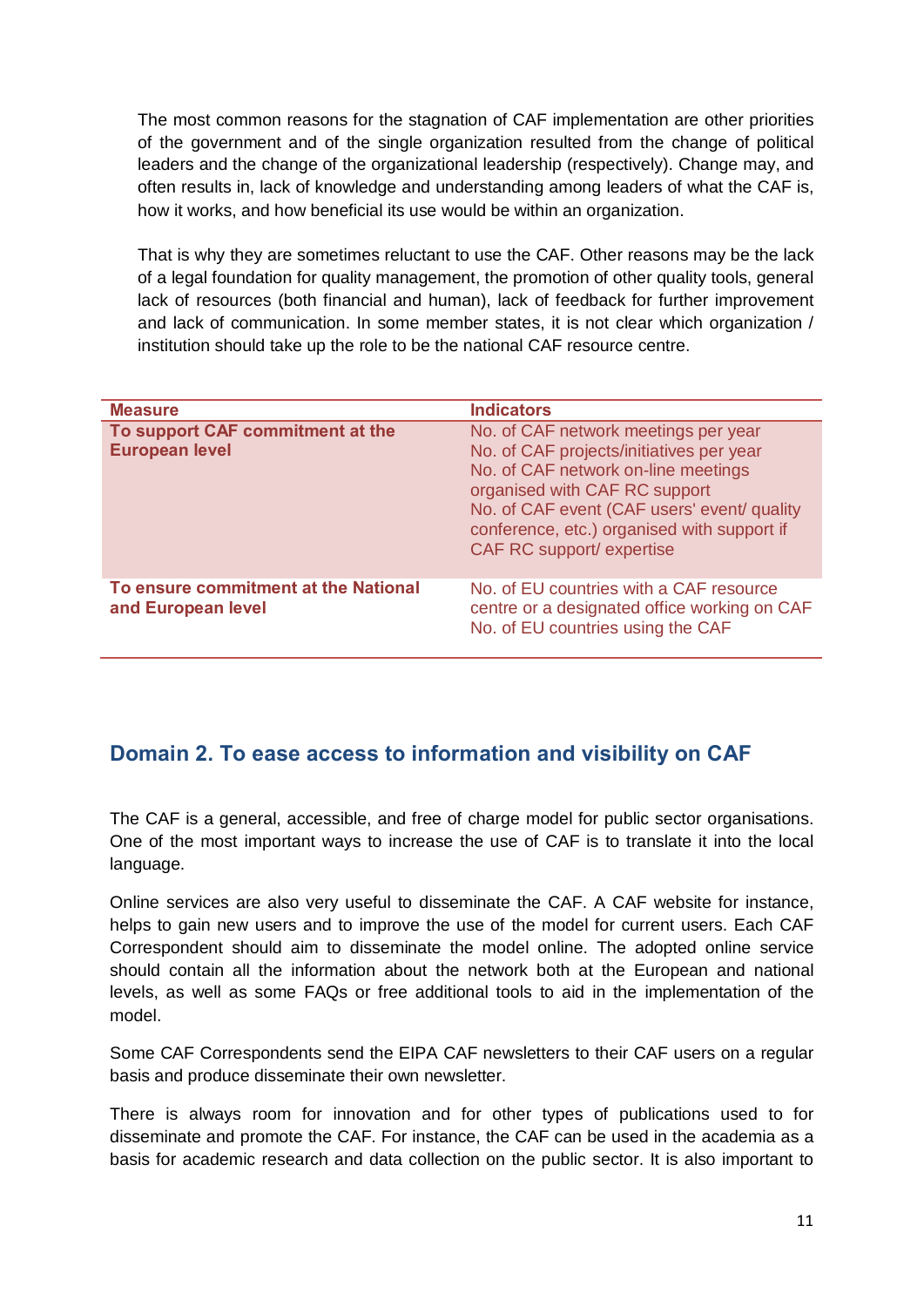identify the most appropriate social media channels to represent the CAF by maintaining its characteristics and the types of organisations that will be using it.

| <b>Measure</b>                                                                                                            | <b>Indicators</b>                                                                                                                                                                                                                                                                                |
|---------------------------------------------------------------------------------------------------------------------------|--------------------------------------------------------------------------------------------------------------------------------------------------------------------------------------------------------------------------------------------------------------------------------------------------|
| <b>Websites or web pages dedicated to CAF</b>                                                                             | Website established<br>at the European level<br>at national level<br>Number of news<br>- at the European level<br>at national level                                                                                                                                                              |
| <b>Translate CAF 2020 in all EU languages</b>                                                                             |                                                                                                                                                                                                                                                                                                  |
|                                                                                                                           | No. of EU languages covered                                                                                                                                                                                                                                                                      |
| Manage and follow social media mix at<br>the national and EU level (Facebook,<br><b>Twitter, Linkedln, YouTube, etc.)</b> | No. of followers/subscribers<br>No. of videos/articles<br>No. of likes<br>No. of newsletters published by EIPA<br>No. of impressions<br>Percentage of traffic in terms of visits to the<br>website<br>No. of engaged followers that are actually<br>using the model<br>No. of acquired customers |

#### **Domain 3. To improve CAF Knowledge Management and Capacity Development**

Top management support is a crucial factor for the successful dissemination of the CAF. This is fundamental. Furthermore, the lack of trainers and experts in public institutions creates a shortage of project leaders. Public sector leaders should have certain competencies and skills to deliver effective leadership and organisational management. Although leadership varies by situation and context, there are still some indicators that remain the same and can always be measured. These are; number of events and participants, number of active trainers, training events, people who are trained, etc.

Training and/or seminars are another important asset delivered by CAF Correspondents. Different approaches are possible. Some Member states organise trainings alongside their national partners, others provide information seminars and training based on the individual needs of the agencies or via e-learning. Whilst some CAF NC have the resources to provide free training, others try to keep it as financial accessible as possible for both their organisation and the CAF user.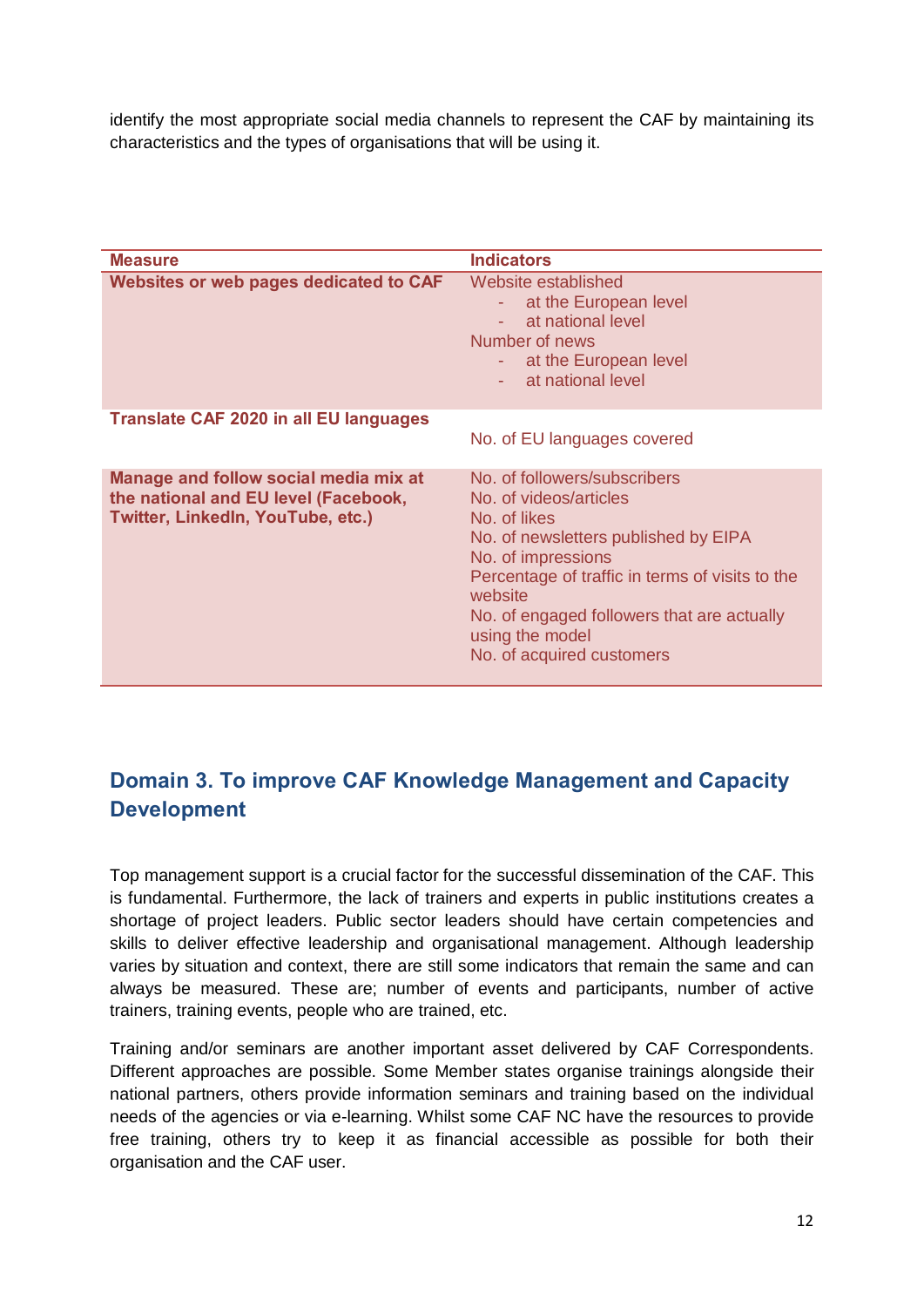Besides training, some CAF Correspondents also provide advice and coaching during the journey of the self-assessment and the development of the improvement plan (individual coaching for the management and the project leaders; support by email or phone; meetings with the organisations to explain the process and answer questions).

| <b>Measure</b>                                                              | <b>Indicators</b>                                                                                                                                                                                                                    |
|-----------------------------------------------------------------------------|--------------------------------------------------------------------------------------------------------------------------------------------------------------------------------------------------------------------------------------|
| <b>Provide PA Leadership/management</b><br>development in CAF               | National no. of events per year<br>National no. of participants of the events<br>dedicated to CAF/ referring to CAF at the<br>national level per year<br>National no. of training events delivered per<br>year                       |
| <b>Enable sustainability of the CAF trainers'</b><br>network                | National no. of trainers (trained in<br>coordination with the National CAF RC or the<br>dedicated CAF Correspondent)<br>CAF trainings integrated into quality<br>programs in national training organisations                         |
| <b>Continuous capacity development of CAF</b><br><b>Professionals</b>       | National no. of CAF trained persons<br>National no. of Platforms, tutorials, e-tools<br>Number of videos, social media posts and<br>other online inputs<br>No. of training events at the national level                              |
| <b>Ensure online/digital accessibility for</b><br>knowledge management      | No. of countries delivering CAF e-learning<br>(webinars, online training)<br>No. of trained people via e-learning courses                                                                                                            |
| <b>Establish and maintain</b><br><b>Regional/Transnational CAF-Exchange</b> | No. of international initiatives/programs (e.g.<br>RESPA <sup>x</sup> )<br>International no. of study visits organised<br>(multiple countries study visits)<br>No. of bilateral meetings, visits between<br>countries, organisations |

#### **Domain 4. To build and sustain CAF Networks/ Communities**

The important task of the CAF NC is to support networking between CAF users. Many Member States organise events for networking and exchange of experience between CAF users (i.e. national CAF days, CAF national conferences, national seminars, quality conferences, CAF user meetings, CAF info days, video conferences and workshops for CAF users). Furthermore, a more individual approach of supporting networking is possible (e.g. visiting those managers of organisations who plan to use CAF and connect them with more experienced CAF users).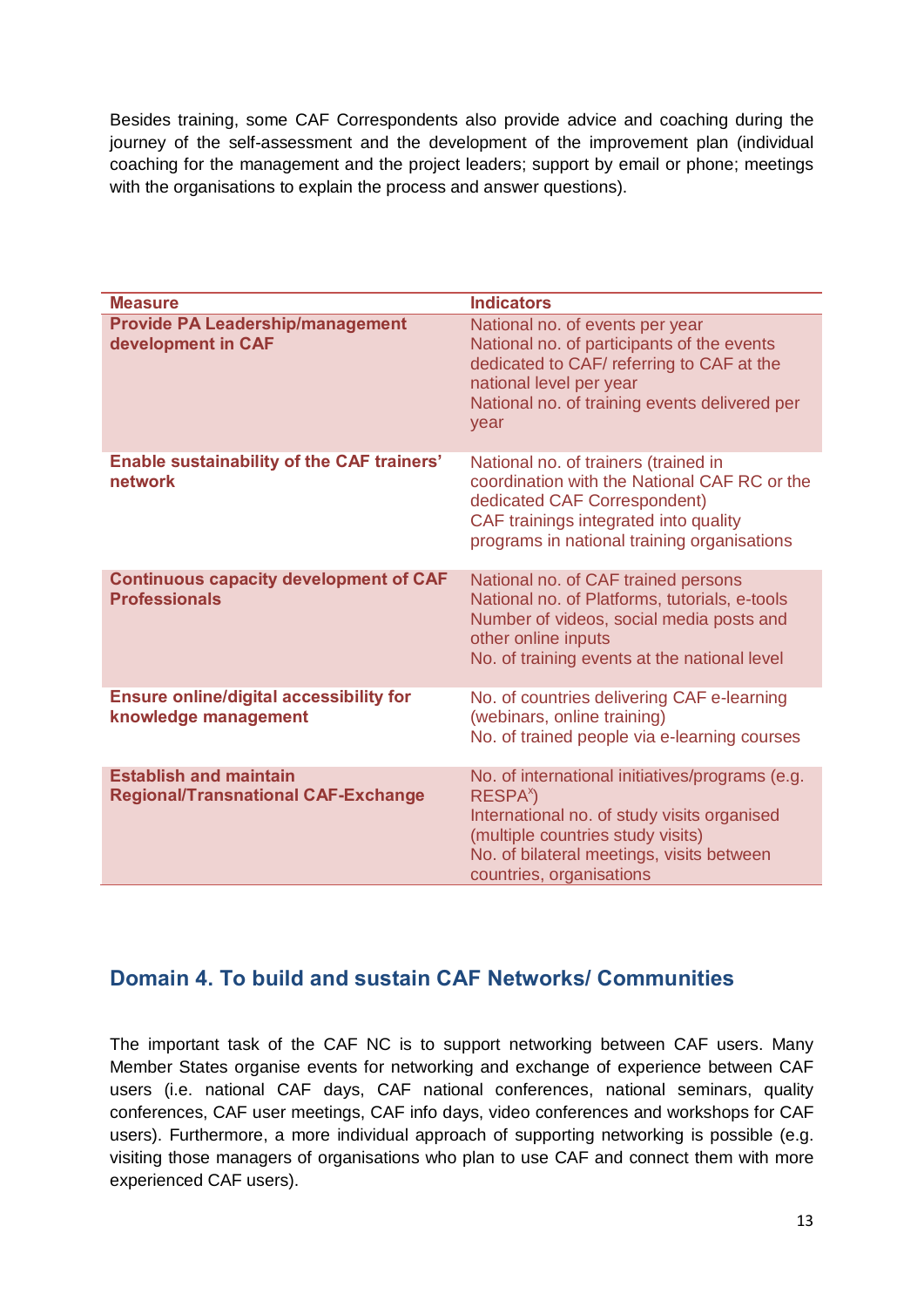The European CAF database needs to be continuously monitored and updated in order for it to display the correct information about the number of CAF users, uploaded documents and best practices. This should avoid having registered users that do not correspond to real CAF users. The CAF RC might facilitate the exchange of national tools, solutions and ideas between the different CAF NC. Maintaining an up to date CAF database will require cooperation and commitment from both the European CAF Resource Centre and the CAF national correspondents.

Strengthening the exchange of good practices about the use of CAF is crucial. Additionally, building an effective database of CAF users and good practices as a source of information can help manage data more efficiently and allows users easy access to the relevant information. It also helps to maintain and build data over successive years, which enables comparison and improvement.

| <b>Measure</b>                                                                     | <b>Indicator</b>                                                                                                                                              |
|------------------------------------------------------------------------------------|---------------------------------------------------------------------------------------------------------------------------------------------------------------|
| <b>Ensure the European CAF network</b><br>meetings                                 | No. of meetings per year (online or face to<br>face) at the European level between the NC                                                                     |
| <b>Organise CAF user events on EU level</b>                                        | No. of events<br>No. of participants<br>No. of cases/presentations<br>Customer satisfaction level with satisfaction<br>rate written in the after-event report |
| <b>Maintain the CAF Databases and</b><br>information sources                       | Updated the database containing the number<br>of CAF users and good practices supported<br>by EIPA                                                            |
| <b>Build and sustain CAF Networks/</b><br><b>Communities on the Regional level</b> | No. of initiatives<br>No. of meetings/events/conferences (online<br>or face to face)                                                                          |
| <b>Build and sustain CAF Networks/</b><br><b>Communities on the national level</b> | No. National CAF network exists<br>No. of meetings/events/conferences (online<br>or face-to-face)                                                             |

#### **Domain 5. To increase effective CAF usage in public administration (sector) bodies**

Rewarding the CAF users and stimulating bench learning is the support delivered by the CAF NC. Organisations can be rewarded through a National Quality Award or with a certification as recognition for CAF application. Bench learning also has many forms. Some CAF NCs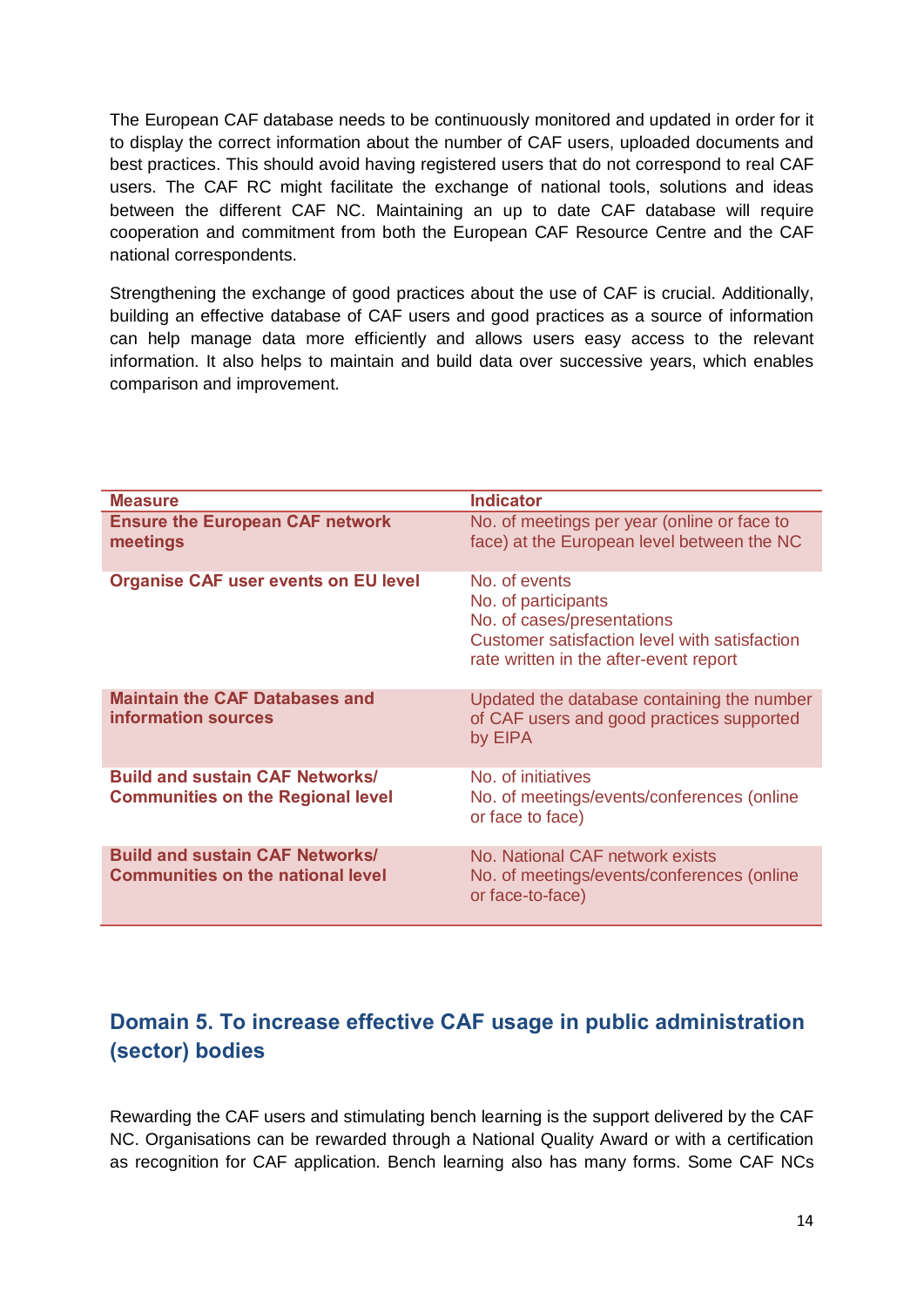developed a methodology to allow public institutions to exchange experiences on CAF implementation, whilst some use peer evaluation and learning labs.

Rewarding CAF users through certification and peer evaluation is expected to become more widespread when countries invest in the promotion of the CAF External Feedback to deliver the Effective CAF User Label.

| <b>Measure</b>                 | <b>Indicator</b>                              |
|--------------------------------|-----------------------------------------------|
| Increase CAF usage in public   | No. of CAF users at the national level        |
| administration (sector) bodies | (distinction between new CAF users and        |
|                                | users that have already done the self-        |
|                                | assessment)                                   |
|                                | No. of EFACs at the national level            |
|                                | No. of CAF applications at the national level |
|                                | in the previous year                          |
|                                | No. of national registered CAF users          |
|                                |                                               |

#### **Domain 6. To strengthen advocacy, cooperation and provision of resources**

The network should strengthen communication and partnerships with relevant stakeholders such as European Union institutions, European / international professional networks of public administration, universities, relevant institutions from public administrations at the national level, etc. To increase the visibility and accessibility of its work and results, the network will utilise the opportunities of the new EUPAN website and other communication channels, as well as invite relevant representatives to CAF activities or represent CAF on stakeholder activities. Other relevant resources and partnerships should also be taken into consideration, such as SRSP<sup>xi</sup>, IIAS<sup>xii</sup>, CBC<sup>xiii</sup> etc.

Innovation and quality management in public administration must have a more central role in national PA reform strategies. It is very important to gain the attention of high-level public officials on CAF and as a result to keep the CAF in public sector policies, as well to include it in the national PA strategies. It is crucial to use all the opportunities to motivate the top management in the Member States to familiarize with benefits that using CAF can bring to the public sector organization and its stakeholders.

The most important requirement and condition to disseminate the CAF is the continuity of the supporting policy aimed at spreading the knowledge of the model. The support of EU structural funds for the implementation of quality management models must remain within the future financial perspective, in order to have a positive impact on the sustainability and development of the model.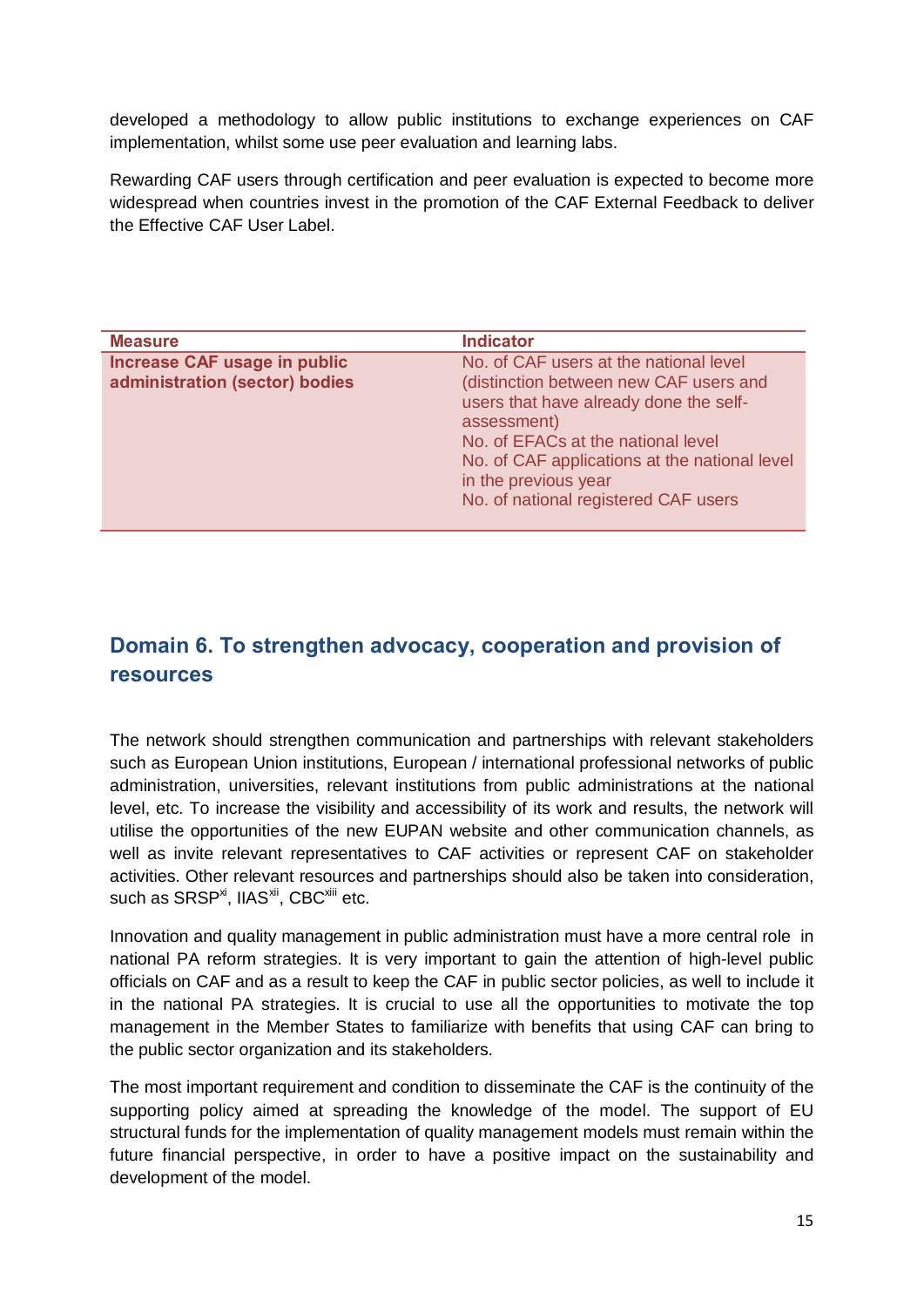The involvement of public and private stakeholders, the partnership with national and regional actors, the contribution of many experienced organisations are also important factors. As well as this, initiatives for people empowerment involving the organisations using the CAF are also pivotal.

| <b>Measure</b>                                                                                         | <b>Indicator</b>                                                                                                                                                                                                                                                                                                                                                        |
|--------------------------------------------------------------------------------------------------------|-------------------------------------------------------------------------------------------------------------------------------------------------------------------------------------------------------------------------------------------------------------------------------------------------------------------------------------------------------------------------|
| <b>Strengthen advocacy and cooperation on</b><br>the international level by national<br>correspondence | <b>OECD</b><br><b>SIGMA<sup>xiv</sup></b><br>u.<br>Directorate for Public Governance <sup>xv</sup><br><b>UN</b><br><b>Development Programme</b><br>Department of Economic and Social<br>÷<br><b>Affairs</b><br>The Sustainable Development Goals                                                                                                                        |
| <b>Strengthen advocacy and cooperation on</b><br>the EU level by national correspondence               | European Commission and other EU-<br>٠<br>institutions<br>EGPA <sup>xvi</sup><br>÷.<br><b>DISPA</b> <sup>xvii</sup>                                                                                                                                                                                                                                                     |
| <b>Ensure adequate provision of resources</b><br>for CAF implementation                                | No. of CAF projects, implemented at the<br>national and international level<br>No. of people (human resources) directed to<br>manage and implement CAF projects at<br>national and international level (both from the<br>leading authority and beneficiary)<br>No. of organisation covered with support in<br>CAF implementation at national and<br>international level |
| <b>Strengthen advocacy and cooperation for</b><br><b>CAF at the national level</b>                     | No. of countries having CAF strategy/plan as<br>part of PA strategy/policy/law                                                                                                                                                                                                                                                                                          |

#### **Domain 7. To support monitoring, research and development on CAF**

CAF stimulates a change of culture with an increased focus being given to the assessment of the performance and the process of continuous improvement. As well as this, the CAF has contributed to spreading the culture and practice of self-assessment among an always increasing number of CAF users. There is a growing need to monitor the growing trend of the use of the model on a regular basis at the national level and at the EU level.

Also, there is a need to continue with the CAF studies to collect and present information on the use of CAF, that should be disseminated among all the member states. It would support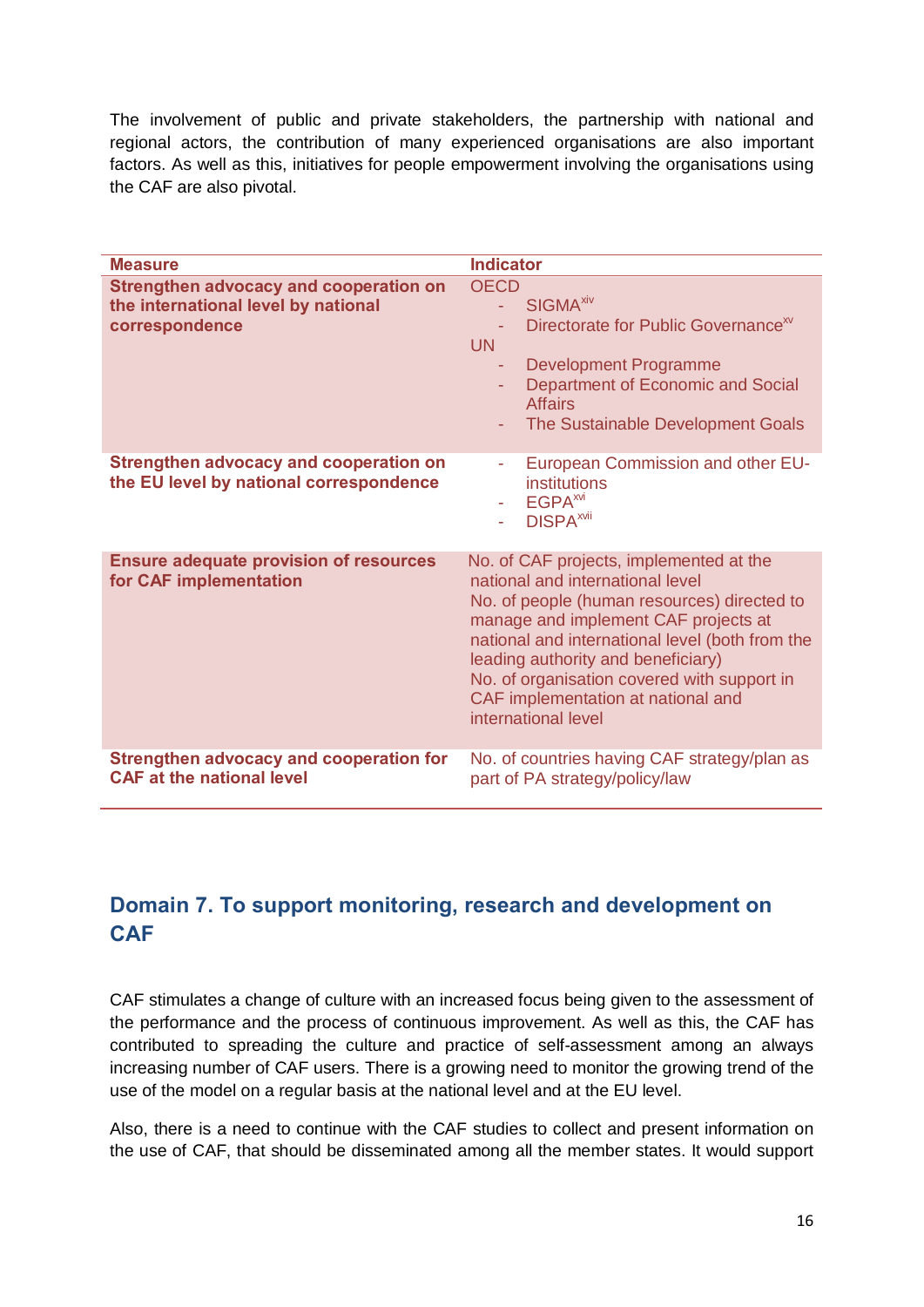the analyses on the need of improving the CAF model itself and looking for new opportunities to further spread its use.

In order to have an integrated system of governance and management in public institutions, CAF NCs would benefit from other instruments such as EFQM, ISO<sup>xviii</sup>, Balanced Scorecard, bench learning/benchmarking, etc. CAF NCs should also support more research projects on CAF and quality in public administration.

There is also a need to prepare an annual report by all member states following the strategic domains and indicators presented in this document and submit it to the EUPAN DGs, as well as to publish on the EUPAN website.

| <b>Measure</b>                                                                               | <b>Indicator</b>                                                                                                                                                                                                                                                                                                                   |
|----------------------------------------------------------------------------------------------|------------------------------------------------------------------------------------------------------------------------------------------------------------------------------------------------------------------------------------------------------------------------------------------------------------------------------------|
| Ensure a yearly review of the status of the<br><b>CAF (by measures/indicators/countries)</b> | An annual report prepared by the EU<br>$\omega_{\rm{eff}}$<br>CAF RC and the CAF NCs                                                                                                                                                                                                                                               |
| <b>Support research projects of Academia</b>                                                 | National and EU level no. of citations<br>÷<br>of CAF<br>National and EU level no. of research<br>studies of CAF in the publication<br>(including CAF good practices<br>publications)                                                                                                                                              |
| Develop and share new (innovative) tools<br>for CAF implementation                           | No. of tools (e.g. guidelines)<br>٠<br>development at the national and<br>European level<br>No. of digital tools development at the<br>٠<br>national and European level<br>No. of sectoral versions (education,<br>health) of CAF at the European level                                                                            |
| <b>Measure and inform on CAF impact at EU</b><br>level                                       | <b>EU DESI<sup>xix</sup></b> index<br>$\sim$<br>EUPAC <sup>xx</sup><br>Eurobarometer <sup>xxi</sup> - public opinion on<br>the quality of services                                                                                                                                                                                 |
| Measure and inform on CAF impact at the<br>international level                               | Worldwide governance <sup>xxii</sup><br>÷<br>WB Digital dividend <sup>xxiii</sup><br>÷,<br>OECD - Government at glance <sup>xxiv</sup><br>$\overline{\phantom{a}}$<br>UN-SDG <sup>XXV</sup><br>÷.<br><b>Bertelsmann Transformation Index</b><br>$(BTI)^{xxx}$<br><b>WEF-Global Competitiveness</b><br>÷<br>Report <sup>xxvii</sup> |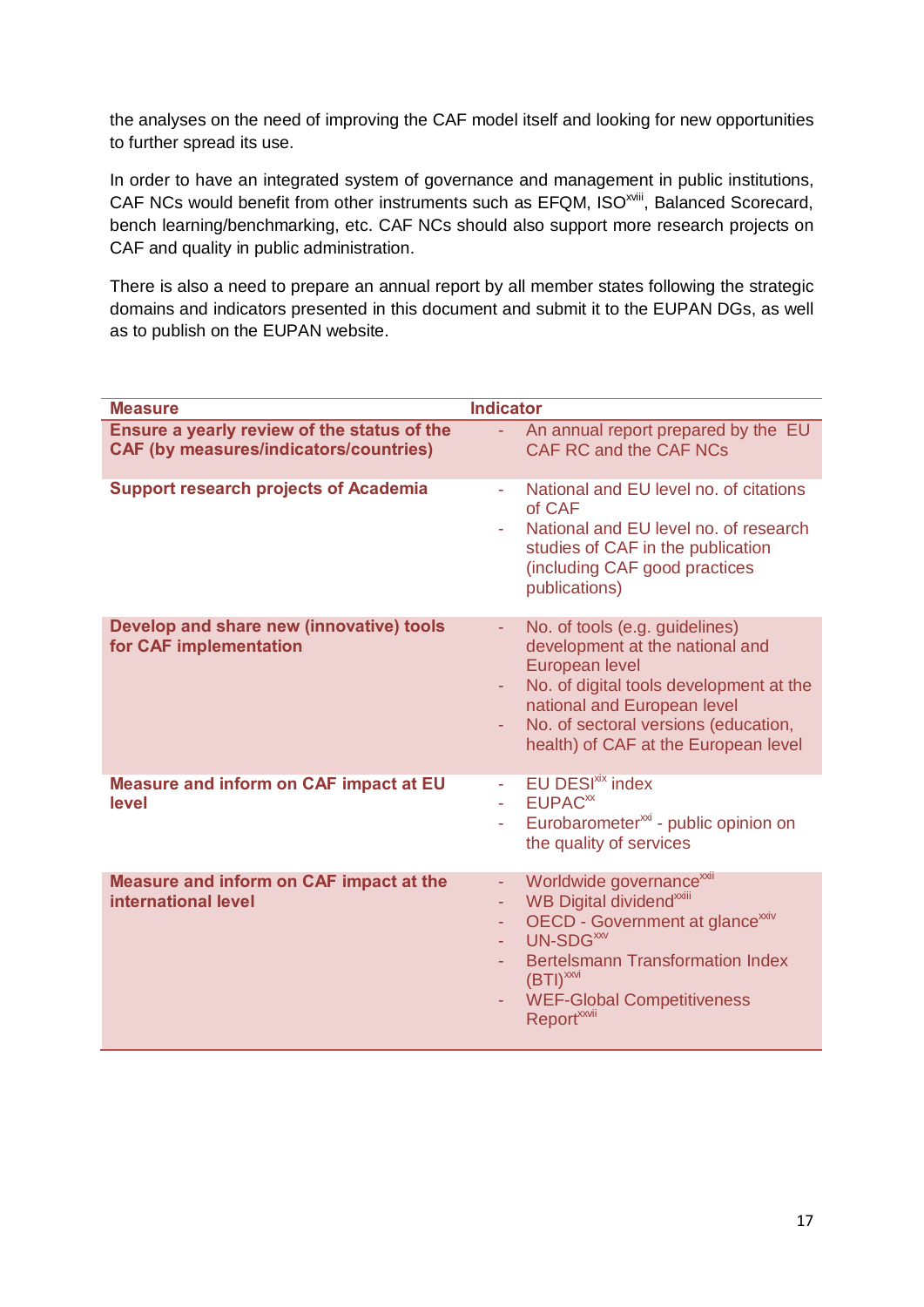## **Implementation of this document**

For supporting the implementation of the CAF guidelines all the CAF Correspondents network together with the CAF RC should strive to:

- monitor and support the implementation activities and yearly report results to the EUPAN DG level and
- exchange good practices and tools and cooperate to organize common CAF initiatives / projects.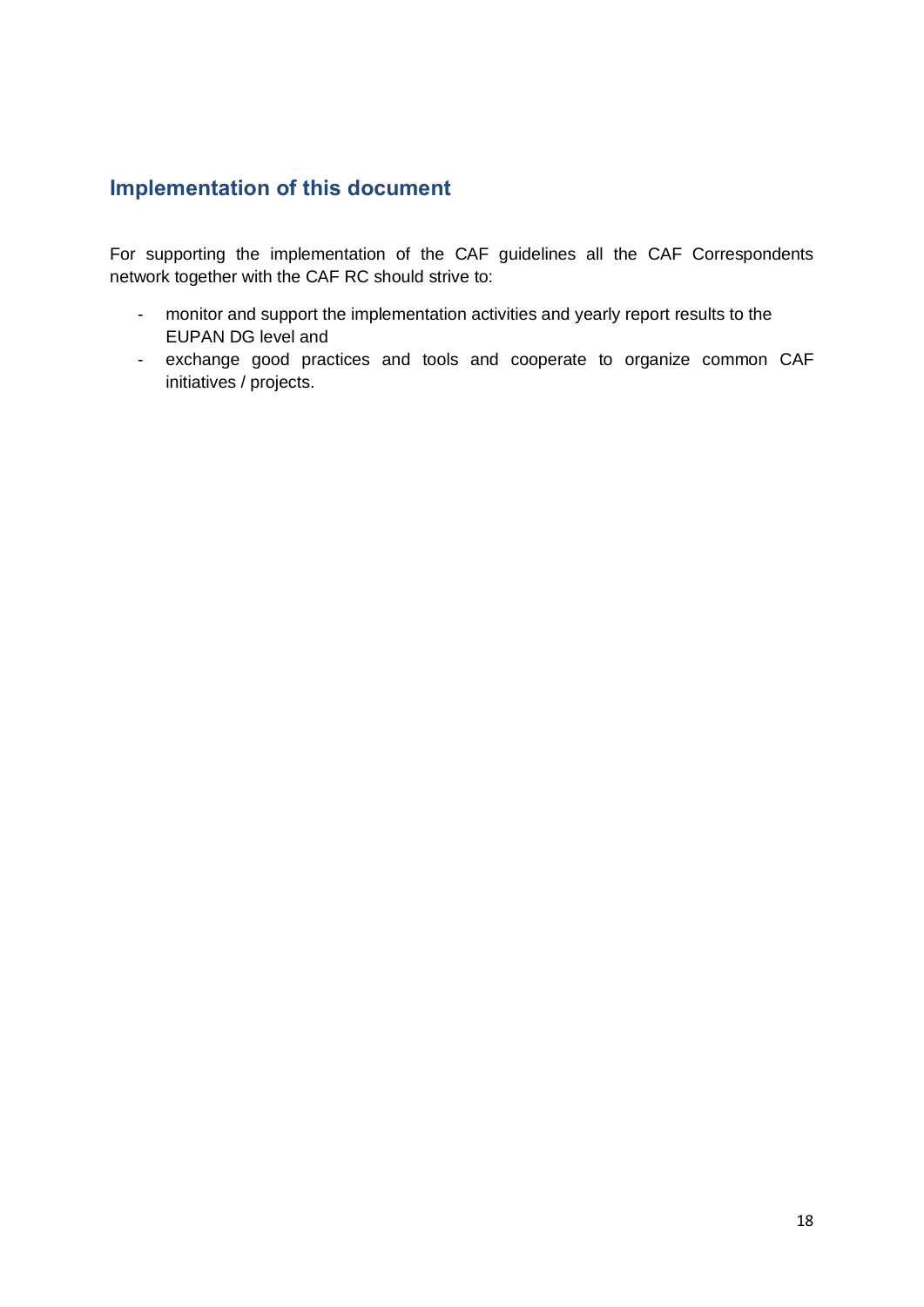#### **Acknowledgements**

The Guidelines for implementing the CAF are the result of an active collaboration of the National Correspondents of the CAF network and the European Institute of Public Administration (EIPA).

The editing of Guidelines has been conducted by:

Coordinators: Tomislav Mi eti (Croatia), Ivana O i (Croatia), Fabrizio Rossi (EIPA), Thomas Prorok (KDZ)

- Michael Kallinger, (Austria)
- Isabelle Verschueren (Belgium)
- Mimi Yotova, Emilia Aleksandrova (Bulgaria)
- Rando Härginen (Estonia)
- Timo Kuntsi (Finland)
- Ioannis Dimitriou (Greece)
- Sabina Bellotti, Italo Benedini (Italy)
- Katarzyna Dudzik (Poland)
- Cristina Evaristo (Portugal)
- Goran Pastrovic (ReSPA)
- Krup íková Kristína (Slovakia)
- Loredana Leon (Slovenia)
- Begoña Lazaro Alvarez (Spain)

European CAF Resource Centre – European Institute of Public Administration

P.O. Box 1229, 6201 BE Maastricht,

The Netherlands

caf@eipa.eu

www.eipa.eu/CAF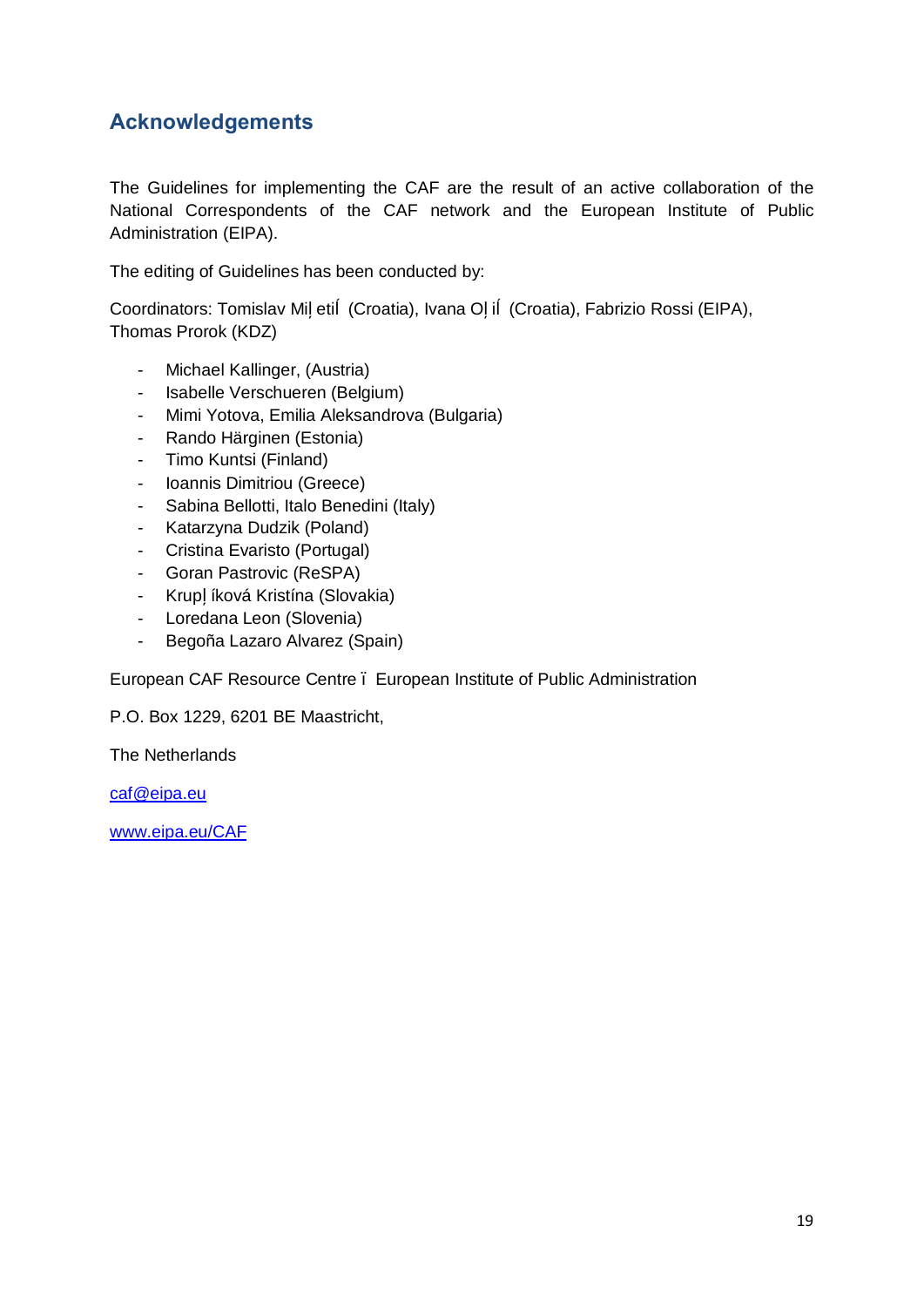#### **EUPAN CAF Correspondents**

| Austria                    | Mr Michael Kallinger        | Ministry for the Civil Service and Sports             |
|----------------------------|-----------------------------|-------------------------------------------------------|
| Belgium                    | Ms Isabelle Verschueren     | <b>Federal Public Services</b>                        |
| <b>Bulgaria</b>            | Ms Mimi Yotova              | Institute of Public Administration                    |
| Croatia                    | Mr Tomislav Mičetić         | Ministry of Public Administration                     |
| Cyprus                     | Ms Lenia Orphanidou         | Ministry of Finance                                   |
| Estonia                    | Ms Nele Nõu                 | <b>Estonian Ministry of Finance</b>                   |
| Finland                    | Mr Timo Kuntsi              | HAUS Finnish Institute of Public Management Ltd.      |
| Greece                     | Mr Ioannis Dimitriou        | Ministry of Interior                                  |
| Hungary                    | Mr Dávid Kojsza             | Prime Minister's Office                               |
| Italy                      | Ms Sabina Bellotti          | Department for Public Administration                  |
| Lithuania                  | Ms Aušra Galvėnienė         | Ministry of the Interior of the Republic of Lithuania |
| Luxembourg                 | Ms Nadine Hoffmann          | Ministère de la Fonction publique et de la Réforme    |
|                            |                             | administrative                                        |
| Malta                      | Mr Joseph Bugeja            | Office of the Prime Minister                          |
| Poland                     | Ms Katarzyna Dudzik         | Chancellery of the Prime Minister                     |
| Portugal                   | Ms Cristina Evaristo        | Ministry of Finance                                   |
| Romania                    | Ms Vasilica-Valentina Rusen | Ministry of Development and Public Administration     |
| Slovakia                   | Ms Kristína Krupčíková      | Slovak Office of Standards, Metrology and Testing     |
| Slovenia                   | Ms Loredana Leon            | Ministry of Public Administration                     |
| Spain                      | Ms Begoña Lázaro Alvarez    | Ministry for Finances and Public Administration       |
| <b>EIPA</b>                | Mr Fabrizio Rossi           | European CAF Resource Centre                          |
| <b>European Commission</b> | Ms Sabina Schlee            | European Commission, DG Human Resources and           |
|                            |                             | Security                                              |

#### **European Countries and Organisations implementing CAF**

| Bosnia Hercegovina                          | Mr Kenan Avdagic    | <b>Public Administration Reform Coordinator's Office</b><br>(PARCO)                  |
|---------------------------------------------|---------------------|--------------------------------------------------------------------------------------|
| North Macedonia                             | Ms Marija Nikoloska | Ministry of Information Society and Administration<br>(MISA)                         |
| Serbia                                      | Ms Ljiljana Uzelac  | Ministry of Public Administration and Local Self<br>Government                       |
| Ukraine                                     | Ms Anzhela Kukulia  | Centre for Adaptation of the Civil Service to the<br>Standards of the European Union |
| Regional School of Public<br>Administration | Mr Goran Pastrovic  | Programme Manager, Regional School of Public<br>Administration                       |

Also Azerbaijan, Georgia and Turkey have been piloting CAF-programmes.

#### **Non-European countries piloting CAF**

Brazil, Cape Verde, China, Dominican Republic, Egypt, Indonesia, Ivory Coast, Morocco and Namibia.

#### **Endnotes**

i https://www.eupan.eu/wp-content/uploads/2019/06/EUPAN-Strategy-Paper-2019-2022.pdf<br>
iii https://sustainabledevelopment.un.org/<br>
iiii https://ec.europa.eu/social/main.jsp?catId=738&langId=en&pubId=8123&furtherPubs=yes